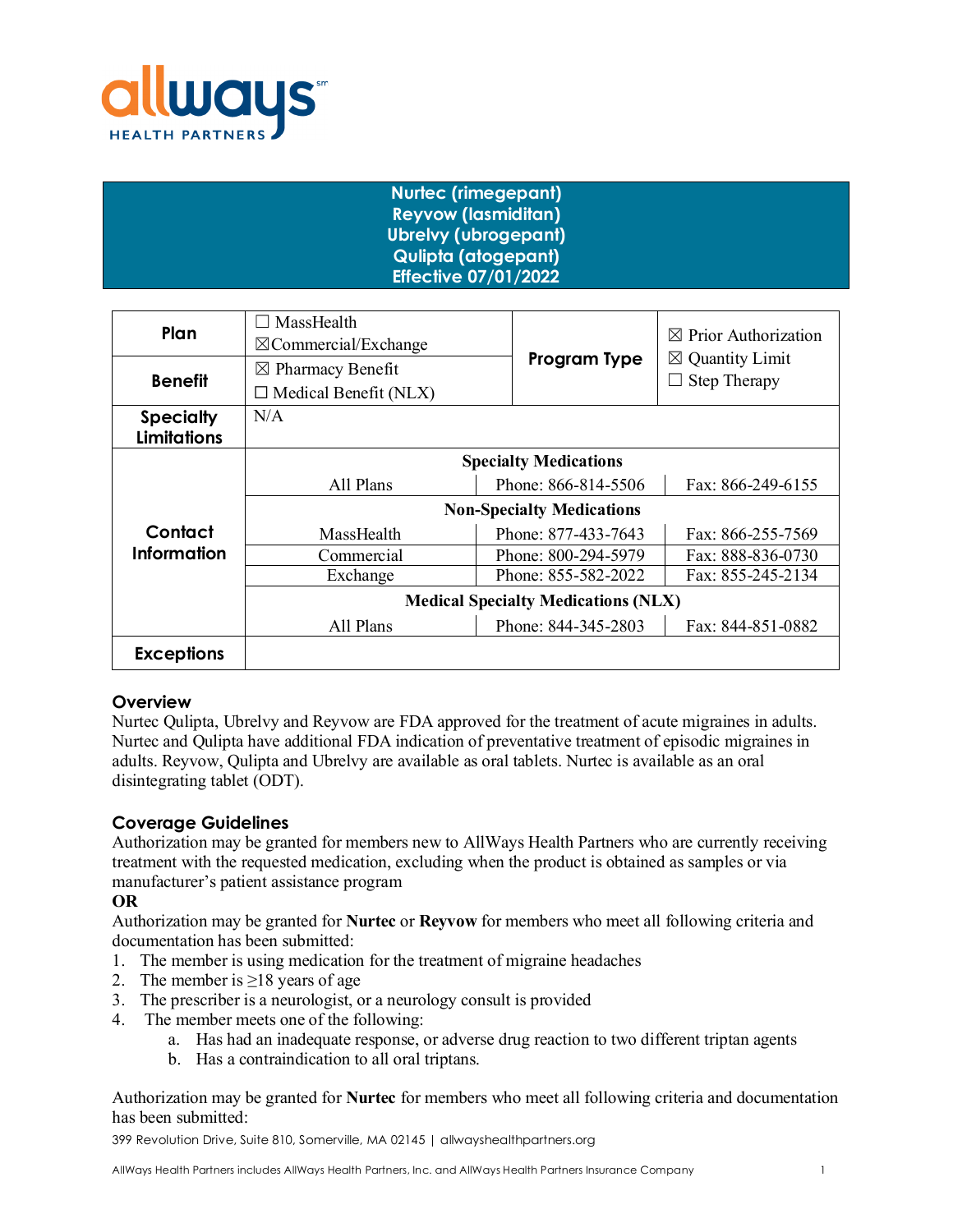

- 1. The member is using medication for the prevention of migraine headaches
- 2. The member is  $\geq$ 18 years of age
- 3. The member has inadequate response, intolerance or contraindication to TWO of the following agents:
	- a. Beta-adrenergic blockers (e.g. metoprolol, propranolol, timolol)
	- b. Antiepileptic agents (e.g. divalproex sodium, valproic acid, topiramate)
	- c. Antidepressants (e.g. amitriptyline, venlafaxine)

Authorization may be granted for **Qulipta** for members who meet all following criteria and documentation has been submitted:

- 4. The member is using medication for the prevention of migraine headaches
- 5. The member is  $\geq$ 18 years of age
- 6. The member has inadequate response, intolerance, or contraindication to TWO of the following agents:
	- a. Beta-adrenergic blockers (e.g. metoprolol, propranolol, timolol)
	- b. Antiepileptic agents (e.g. divalproex sodium, valproic acid, topiramate)
	- c. Antidepressants (e.g. amitriptyline, venlafaxine)
- 7. The member has had inadequate response, intolerance, or contraindication to Nurtec ODT

Authorization may be granted for **Ubrelvy** for members who meet all the following criteria and documentation has been submitted:

- 1. The member is using medication for the treatment of migraine headaches
- 2. The member is  $\geq$ 18 years of age
- 3. The prescriber is a neurologist, or a neurology consult is provided
- 4. The member meets one of the following:
	- a. Has had an inadequate response, or adverse drug reaction to two different triptan agents
	- b. Has a contraindication to all oral triptans.
- 5. The member has had an inadequate response, intolerance or has a contraindication to Nurtec

## **Continuation of Therapy**

Reauthorization physician documentation of continuation of therapy and positive response to therapy (i.e., decrease in migraines/headaches).

## **Limitations**

1. Initial approvals and reauthorizations will be granted for 12 months

| $\mathcal{L}$ . The forlowing quantity millies apply. |                                         |  |  |
|-------------------------------------------------------|-----------------------------------------|--|--|
| Nurtec ODT 75mg                                       | 15 tablets per 30 days                  |  |  |
| Reyvow 50mg                                           | Initial Dose: 4 tablets                 |  |  |
|                                                       | Maintenance Dose: 8 tablets per 30 days |  |  |
| Reyvow 100mg                                          | 8 tablets per 30 days                   |  |  |
| Qulipta 10mg, 30mg,                                   | 30 tablets per 30 days                  |  |  |
| 60mg                                                  |                                         |  |  |
| Ubrelvy 50mg and 100mg                                | 16 tablets per 30 days                  |  |  |

## 2. The following quantity limits apply:

# **References**

399 Revolution Drive, Suite 810, Somerville, MA 02145 | allwayshealthpartners.org 1. Reyvow (lasmiditan) [prescribing information]. Indianapolis, IN: Lilly USA, LLC; July 2020.